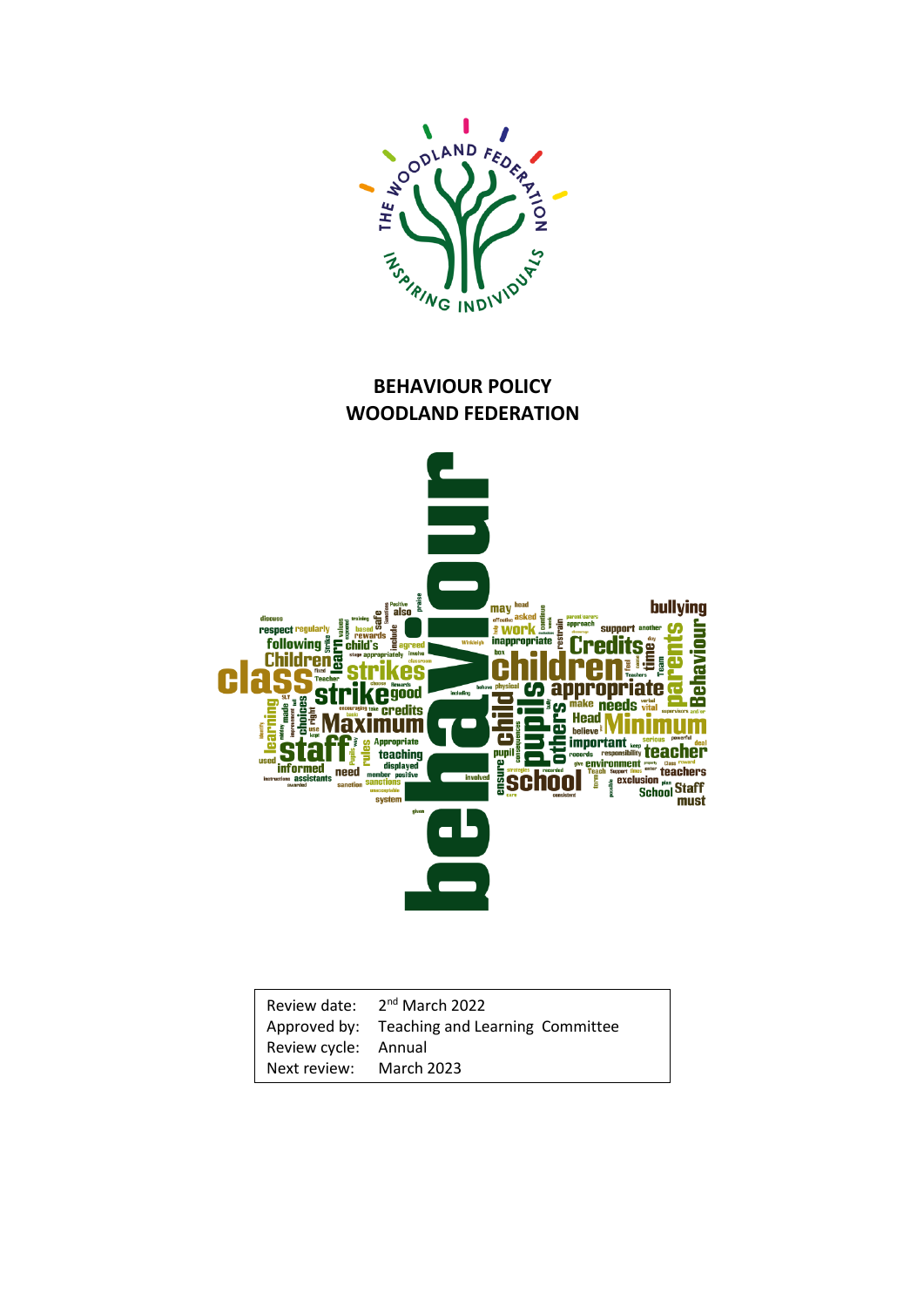# **Woodland Federation Behaviour Policy**

# **February**

## **2022**

### Rationale

As school communities, we believe that it is every child's right to learn in an effective, safe and caring environment and to feel valued. To this end, we believe that a child needs to be involved from the outset in agreeing acceptable behaviour.

We also believe that a child is able to make choices and needs to realise the rewards and consequences for their behaviour.

### **Policy is applicable to all pupils for the entirety of the school day.**

#### **Aims**

- To encourage children to respect themselves, each other, their teachers andthe environment
- To encourage children to take responsibility for their own behaviour
- To treat children fairly and justly, taking account of differentneeds
- To ensure that the children are able to access learning in a safe andsecure environment
- To enable children to take responsibility for their ownlearning
- To ensure that teaching meets the needs of all children and is effective and creative

#### **Principles**

- Social interaction based on mutual respect isfundamental.
- Pupils must develop self-control and respect for themselves, others andproperty.
- Appropriate behaviour must be taught. Adults must model this for pupils to learn.The Three Basic School rules are non-negotiable.
- All members of our community must feel physically and emotionally safe, to be respected and property must be safe. All have the responsibility to allow others around us to feelsafe.
- Pupils have the right to learn and staff have the right to teach and support pupil's learning without undue interference, disruption or threat of verbal or physicalaggression.
- Where concerns arise intervention should be early, the least intrusive necessary and non-judgmental.
- An assertive discipline approach will underpin ourexpectations.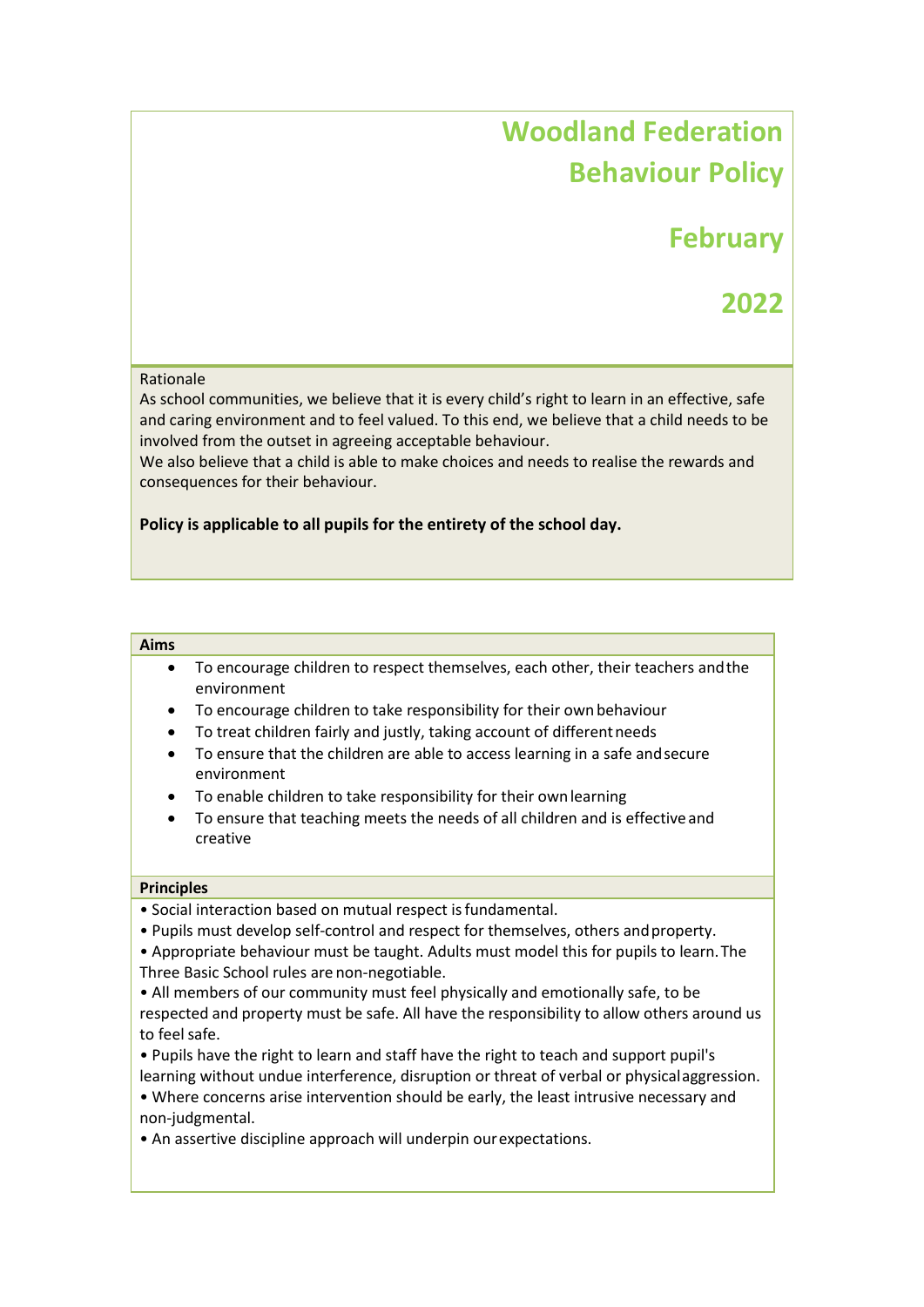**The Three Basic School Rules**

- **1) Follow instructions with thought and care**
- **2) Show good manners at alltimes**

**3) Care for everybody and everything**

## **Objectives**

- Children will be involved in deciding important values that help them tohave respect for themselves, each other and the environment
- Children will learn to make appropriate choices for their behaviour. Theywill receive positive feedback whenever relevant
- Children will be spoken to and explanations will be given for identified inappropriate behaviour. Children will have the right to respondappropriately and redeem their behaviour
- Children will begin to learn that equality does not necessarily mean that all children are treated in the same way. They will be asked to support their peersto make appropriate choices
- Children will learn that it is their inappropriate behaviour that is the issue andnot them
- Children will learn that their behaviour is important to others and that theyneed to make appropriate choices to ensure that they and others are safe
- Children will learn that by choosing appropriate behaviour they will learn more effectively

### **Organisation**

Throughout the schools we believe that 'Positive Behaviour' is important. To enable us to achieve this we have agreed that strategies used will be slightly different in Foundation and key stage 1 and 2.

These become 'class values' that will be displayed prominently to refer to during the course of the year.

## **Rewards and Sanctions**

Within the federation, we believe that good behaviour must be encouraged and unwanted behaviour modified through having a structured and consistent system ofrewards and sanctions.

Rewards are far more powerful than sanctions in modifying behaviour as they deal with the underlying self-esteem that is often the root cause of poor behaviour.

## **Rewards**

- Staff attention and praise is the most powerful motivator
- DOJO points
- Golden time of half an hour per week.
- Special certificates which are earned for including, but not limited to, good classwork, kindness and attainment
- Learning Leaves
- Sent to another member of staff with work for praise

Class recognition – class teachers can decide spontaneously that the class deserves a reward for a specific reason. This could include additional playtime (for whole class or groups if TA is available to supervise)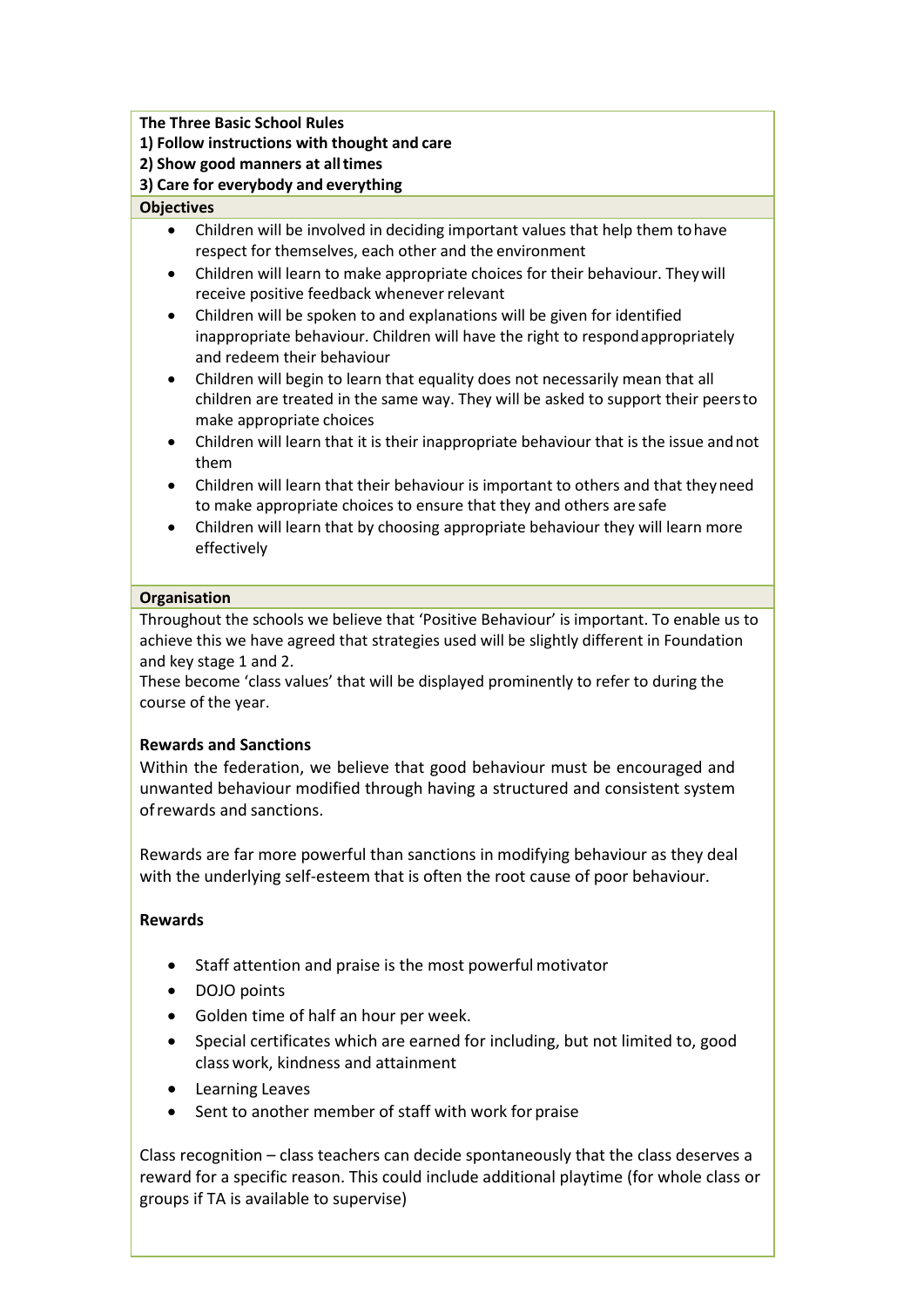Praise and special mention in Celebration/whole school Assembly or in class both by adults and sometimes by other children.

Show / share work or behaviour with another significant adult (for example, previous class teacher)

## **Positive rewards**

An enhanced positive reinforcement system providing concrete reward for appropriate behaviour choices.

Individual and class DOJO points are awarded and a class treat is given when the agreed number has been achieved.

Certificates will continue to be awarded once a week in the established categories. Award of these will remain at the discretion of the class teachers or SLT member.

### **Sanctions**

It is important that staff remember to give children a series of options about their behaviour. Types of inappropriate behaviour, thresholds of sanctions and clear consequences for inappropriate behaviour are made explicit. Sanctions will include:

- Loss of golden time
- Time out in a paired class
- Lunchtime detention

## **BEECON: our in-house approach to behaviour**

Fundamental Principles:

In order to learn how to behave appropriately children need to be able to articulate their thoughts, feelings and emotions. They need to be able to recognise and name their feelings and more importantly understand their responses to them. Restorative conversations with others helps them to learn how to temper their emotions effectively and discuss their actions in a safe environment.

- Building self-help skills with contiguous cells to construct resilience, autonomy and sense-of-self
- Individual empowerment underpinned by protected characteristics within their social context
- Enlightenment with cognitive oracy
- School community approach
- Triage targeted support based on presentation of behaviours in school
- Tailored home plan using the same approach where necessary
- Hexagonal oracy cards to give child language skills to communicate need
- Cumulative approach adults and children build on their own and each other's ideas and chain them together into coherent lines of thinking
- Classroom display for constant reinforcement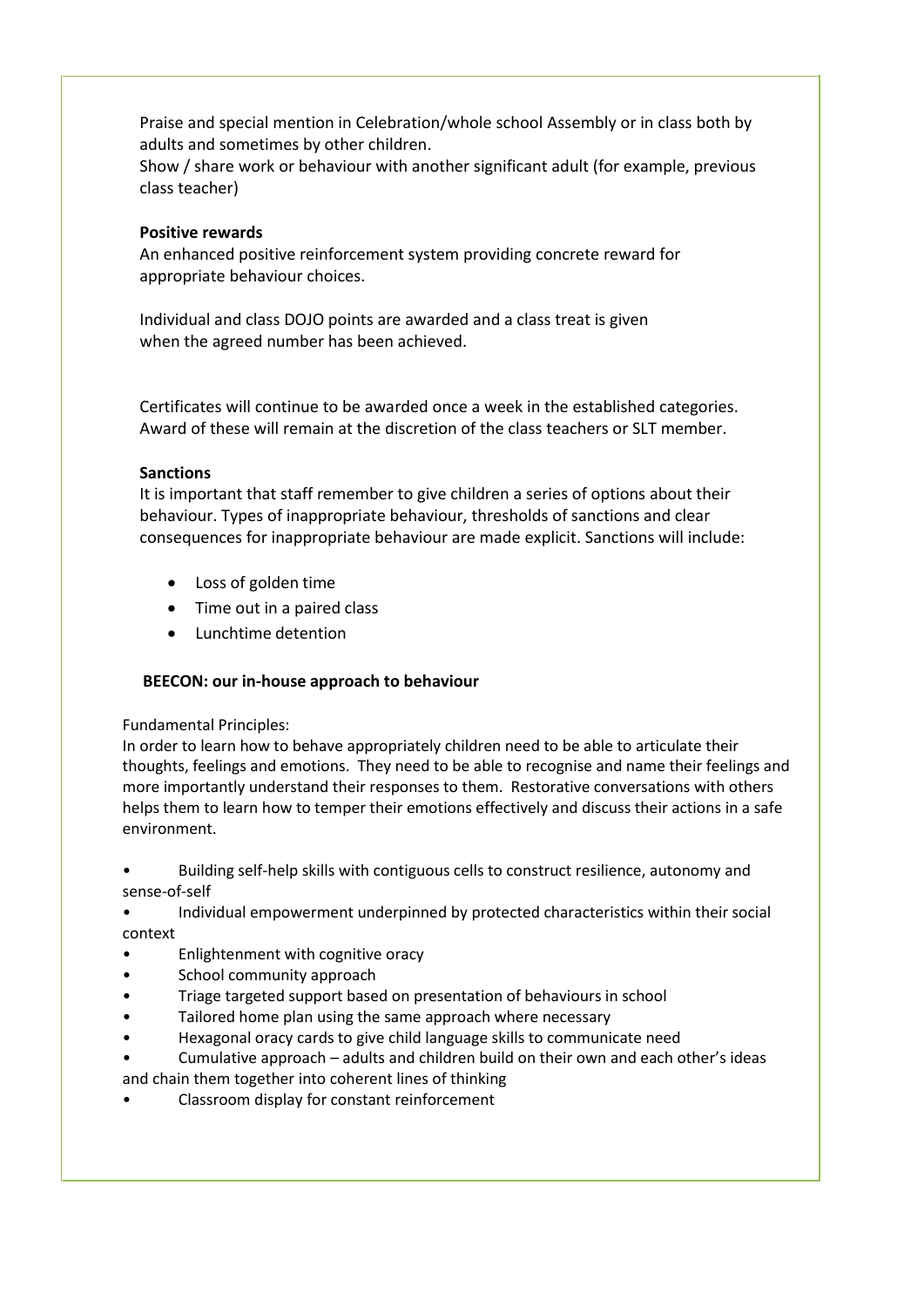Should the behaviour continue to give cause for concern parent/carers will be notified and they will be asked to come into school to meet with the class teacher and the Head- Teacher. Teachers will log any behavioural issues on CPOMS.

Parent/carers will be asked to support the school either by coming in to discuss progress or and sharing the behaviour care plan. The child will be asked to try to evaluate their own behaviour and this will be recorded and shared with the parent/carers.

In Key Stage 2, class values are discussed and agreed at the beginning of the academic year by the class and the teacher and they are displayed.

#### Roles and Responsibilities

It is vital that all staff remember that they are role models for children both in how they interact with pupils and in how they interact with other people in front of children.

#### **All Staff**

All staff will follow the 'Positive Behaviour' approach. Training will be offered to ensure that it is consistent across the school, including lunch times. Assemblies will include SCARF alongside Spiritual Moral Social Cultural (SMSC). Staff will identify children who may benefit from small group support and intervention with a TA. All staff participates in continual professional development incorporating the latest behaviour training.

- Are expected to treat pupils with respect and speak to them in anappropriate manner
- They are expected to listen to pupils and not jump toconclusions
- Are expected to recognise and praise good behaviour and to dealwith inappropriate behaviour

#### **Class Based Staff**

All class based staff; both teachers and teaching assistants are responsible for promoting a positive attitude to pupils in the class towards following the agreed class rules. The need to do this by encouraging children to make the right choices in their behaviour and to avoid backing children into corners or developing conflict. Staff need to be constantly recognising and rewarding good behaviour, both with tangible physical rewards such as credits, certificates etc. and through praise.

#### **Teachers**

Teachers have to ensure that certain administrative tasks are carried out within their class. These include:

- Ensure that children's lessons are well planned so that all pupils are challenged but capable of success
- Develop consistent routines that reinforce appropriate behaviour within the classroom in accordance with this policy andguidance
- Ensure that the learning environmentis stimulating and organised so as to engage and motivate children in their learning
- Track the academic progress and personal development of pupils
- Maintain records on CPOMS on children whose behaviour is giving cause forconcern
- Agree a set of class rules (based on the basic school rules) with their pupils which are displayed in the class to be referred to regularly as needed. These aremore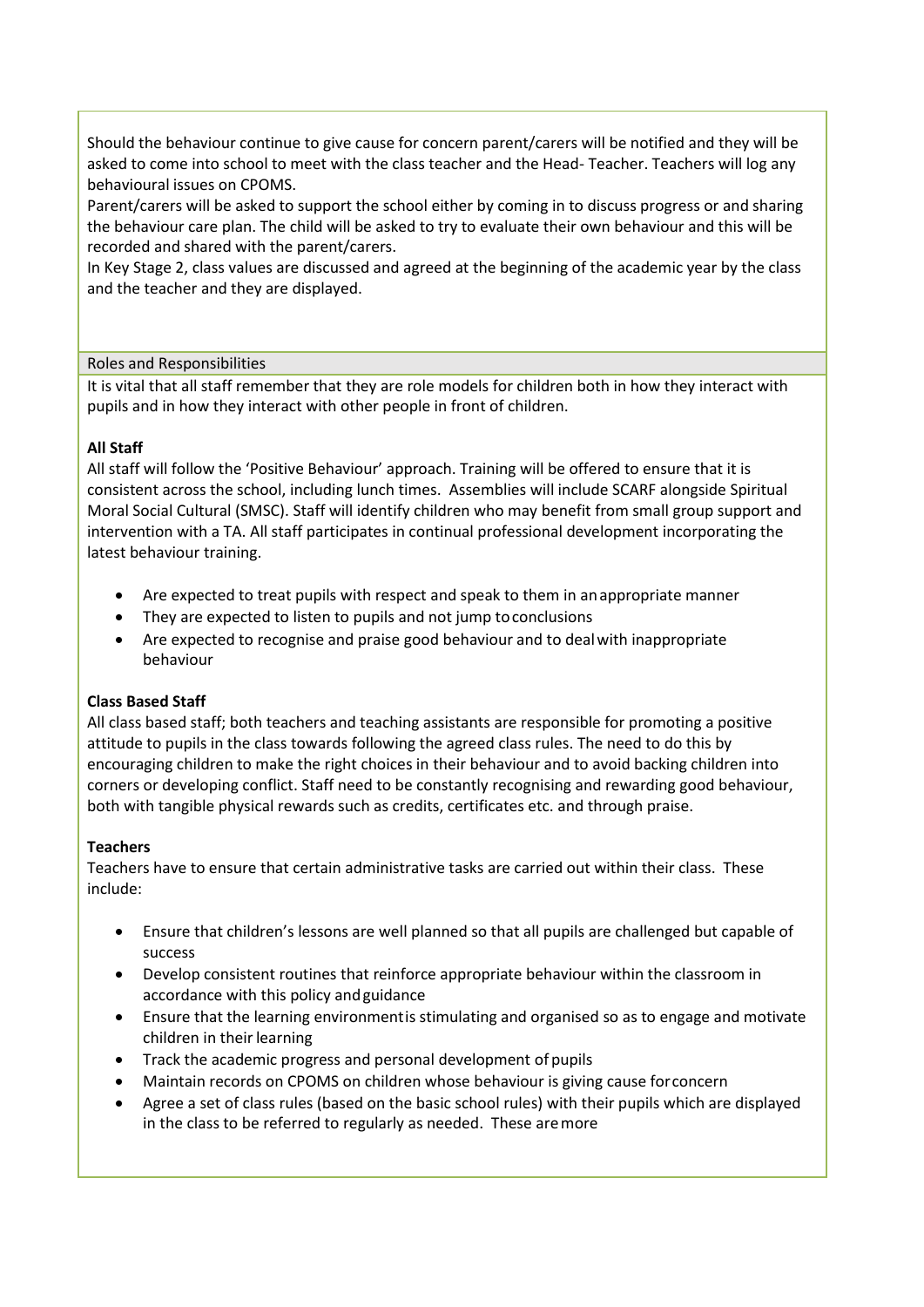powerful if they include pictures of pupils from the class modelling the correct behaviour.

Maintain communication with parents about their child'sbehaviour

## **Senior Leadership**

The senior leadership of the school need to ensure that the following are provided:

- Staff are appropriately trained in behaviour management
- School environment encourages pupils to behave appropriately
- Pupils and parents are informed about the school's approach toencouraging positive behaviour
- All staff are regularly involved in discussions over pupil's pastoralwelfare.
- Once a term Key Stage meetings should involve teachers and teachingassistants to discuss pupil's needs and support.
- A strong Personal Wellbeing and Citizenship programmed takes place inthe school based on current good practice
- All new staff are inducted into the school's approach when they join
- School systems are regularly reviewed to ensure that they are succeeding in encouraging desired behaviours
- Where necessary staff are trained and authorised in the use of restraint and that where restrain is used that appropriate records are kept and parents are informed and staff are debriefed
- Good links are maintained with outside agencies

## **Governors**

- Monitor in conjunction with the staff CPOMS records.
- Have regular discussions with the Head Teacher, teachers, teaching assistants, midday supervisors and pupils about their opinions of behaviour. This may be done through staff questionnaires.
- Monitor exclusions and racist behaviour incidents. These willbe reported to the LA.

The governing body will also need to make sure that they have a Pupil Discipline Committee, which is properly formulated according to regulations, which can hear any appeals over pupil exclusions

Persistent Problems/Parental Roles

If there is no noticeable improvement in behaviour following the initial contact with parents, then the class teacher will inform the deputy / Executive head teacher who will meet the child (use professional judgement about the length of time that needs to elapse. Two days will usually not be enough. Two weeks might feel OK). The deputy / executive head teacher will then write to the parents inviting them to a formal meeting to discuss their child's behaviour and the possibility of writing a BCP.

This meeting will be with the deputy head teacher, class teacher, parents and, if appropriate, the pupil.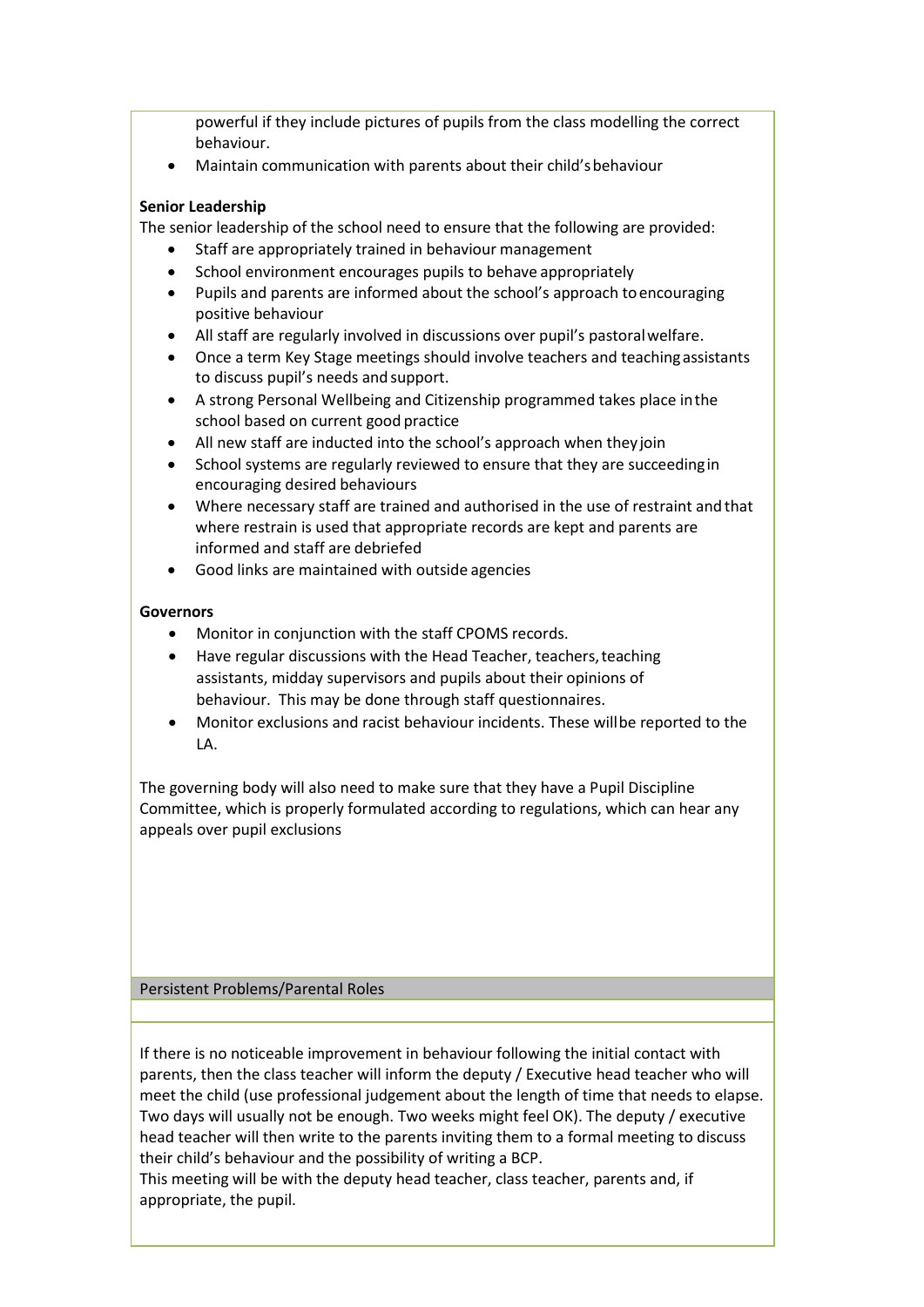It might be appropriate at this stage (if judged by the school to be potentially effective) to agree rewards/sanctions to be applied at home. Arrangements for this will be between the head teacher and parents.

If there are persistent behaviour problems highlighted by CPOMs then the following responses will be triggered:

• Evidence needs to be collected on the child's behaviour by the use of ABC (antecedents, behaviour, consequences) forms so that it is possible to identify trigger points and patterns.

Parents will be invited in to discuss their child's behaviour in more depth and to decide how best to address this in school. This may be through a rewards system, a behaviour contract or other means. It is important that anyone dealing with the child knows the procedures that are being followed with them. It is vital to work withparents and to keep them informed at all times.

It may be appropriate to involve a range of members of staff at this stage including any classroom support staff who work with the child, midday supervisors, SENDCo etc. It is also important to keep the SLT informed.

#### **Behaviour Support Service/Individual Behaviour Contract**

If the problem is not resolved then it is appropriate to take advice from the Behaviour Support Service. A referral form will need to be filled in and parents will have to sign to give their permission. Initially this may involve observations being carried out on the child.

An individual Behaviour Plan may be drawn up with the child and parents and the Behaviour Support Service. This will identify the child's strengths as well as weaknesses and plan a structured way forward for the child.

#### **Serious Misbehaviour**

This includes rudeness to staff, serious verbal or physical aggression and bullying. This behaviour is fully investigated, recorded and monitored via CPOMs Appropriate sanctions are agreed in partnership with parents.

Racial and bullying incidents will not be tolerated. They will be entered on to the county pre-forma by the Head Teacher. Parent/carers will be informed.

Violence will not be tolerated in any setting. Immediate loss of play or lunch time will be the sanction. Children who are acting in a violent way towards adults or other children can be handled in accordance to PIPs guidelines. Any children who have a history of or display repeated violent behaviour must have a behaviour care plan which will be distributed to all staff and be displayed in the staff room.

If the further reward/sanctions and/or BCP are ineffective, then fixed term exclusion and/or referral to the Educational Psychologist will be considered. These options will be communicated to parents in writing.

The expertise of the Educational Psychologist or the Behaviour Management team will be used if the above system does not prove to be successful for an individual, with the consent of the parents. Should this prove to be unsuccessful and if the behaviour of the child causes risk to other children then the parent/carers will be asked to remove the child for an agreed period of time. The County will be notified.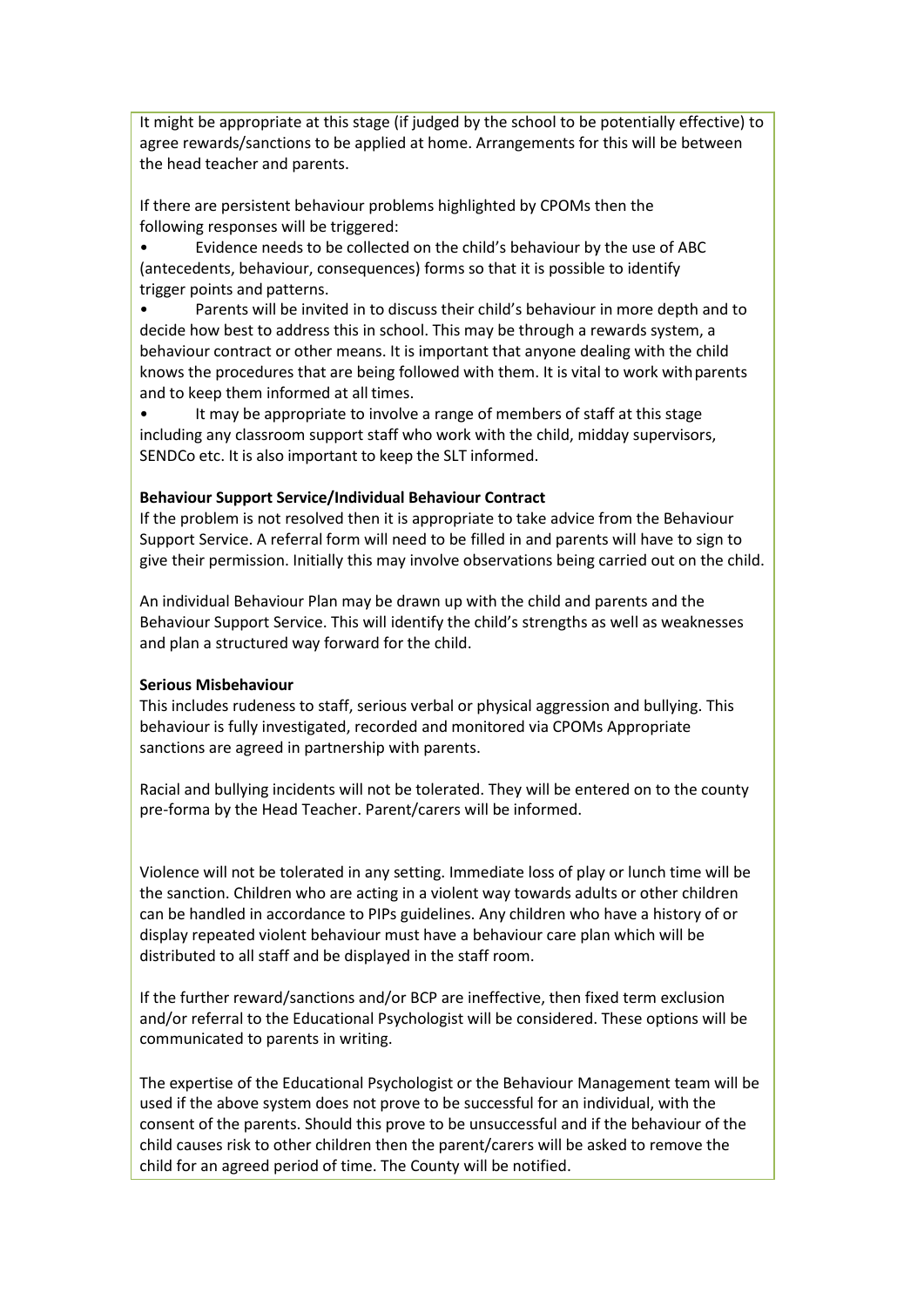If there is no improvement in behaviour, then a fixed term exclusion will be made. This is a serious step and one that will only be made if every effort has been made to support the child in changing his/her behaviour.

If on return from a fixed term exclusion, there is no significant improvement and the behaviour continues to disrupt other pupils' learning or compromises safety, then application for a managed move or permanent exclusion will be made.

#### **Team Teach**

In certain situations where either the child is in danger or they are putting others in danger then it may be appropriate to restrain them. This is a last resort and only done if other strategies have failed. De-escalation is always preferable to restraint where this is possible. All teachers are by law empowered to restrain but if possible it is recommended that only those who have received training ever restrain pupils. In addition teaching assistants who have undertaken Team Teach training are also empowered to restrain. When pupils have been restrained it is vital that accurate records are kept in the Team Teach log, that parents are informed and that staff involved are debriefed by the Team Teach co-ordinator.

#### **Bullying**

The school defines bullying as organised and/or persistently making a pupil or pupils intentionally unhappy. This can be through name calling, intimidation and threatening behaviour or physical assault. Staff all keep a close eye out for signs of bullying. It is important that they not only deal with this, but also report it to a member of the Senior Leadership Team and the child's teacher, so that instances of bullying can be monitored.

Children will be taught strategies to discourage and counter bullying. This will be done throughout the year using relevant schemes of work and the SCARF programme (Safety, Caring, Achievement, Resilience, Friendship). Children will also be reminded regularly through assemblies and PHSE themed learning that an open climate is needed to discourage bullying.

Staff within the federation regularly remind pupils that they must tell someone if they are being bullied. This can be another child who will help them tell an adult, their parent or a member of staff. It is vital that pupils are encouraged to tell someone if they are unhappy so that the situation can be dealt with appropriately.

When staff deal with bullying it is important that very clear messages are given out. The bully needs to understand about the unacceptable nature of their behaviour and the impact that it had on their victim. The victim needs to know that this has been clearly spelt out to the bully as have the consequences if they persist in their unacceptable behaviour.

If children persist in bullying then it is vital that parents are kept informed about the situation. They need to work with the Federation to help their child cease to bully. If bullying persists then it will be treated as any other unacceptable behaviour and may result in the full range of sanctions used by the Federation including internal isolation, removal of lunchtime play and in extreme cases exclusion.

Bullying is always regarded as serious misbehaviour.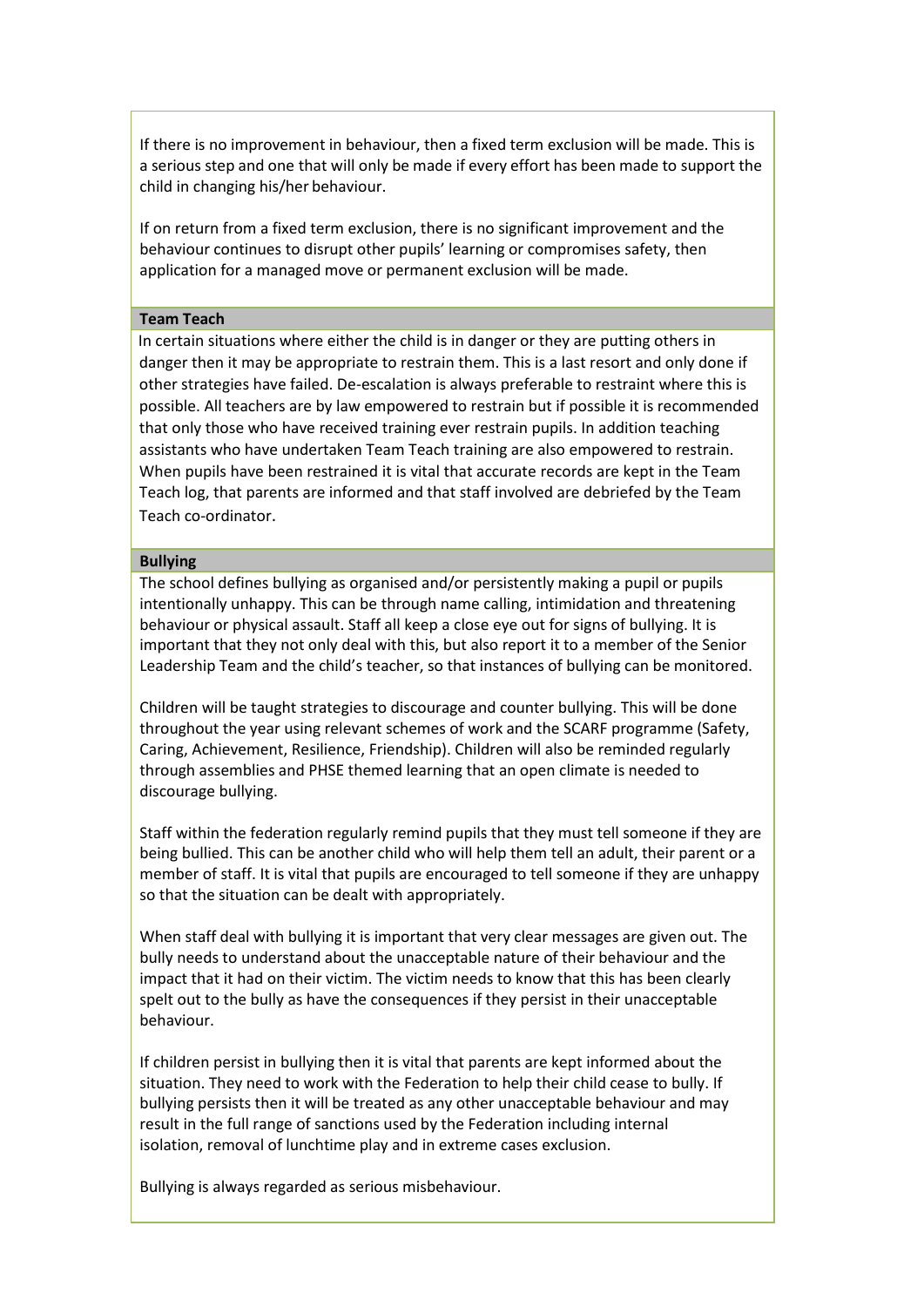| <b>Ratification</b>                |  |  |
|------------------------------------|--|--|
|                                    |  |  |
|                                    |  |  |
| Reviewed - March 2022              |  |  |
| Next Review - March 2023           |  |  |
| R. S. Harferts                     |  |  |
|                                    |  |  |
| feremare<br>Signed<br>Head Teacher |  |  |
| Date02.03.22                       |  |  |
|                                    |  |  |
|                                    |  |  |
|                                    |  |  |
|                                    |  |  |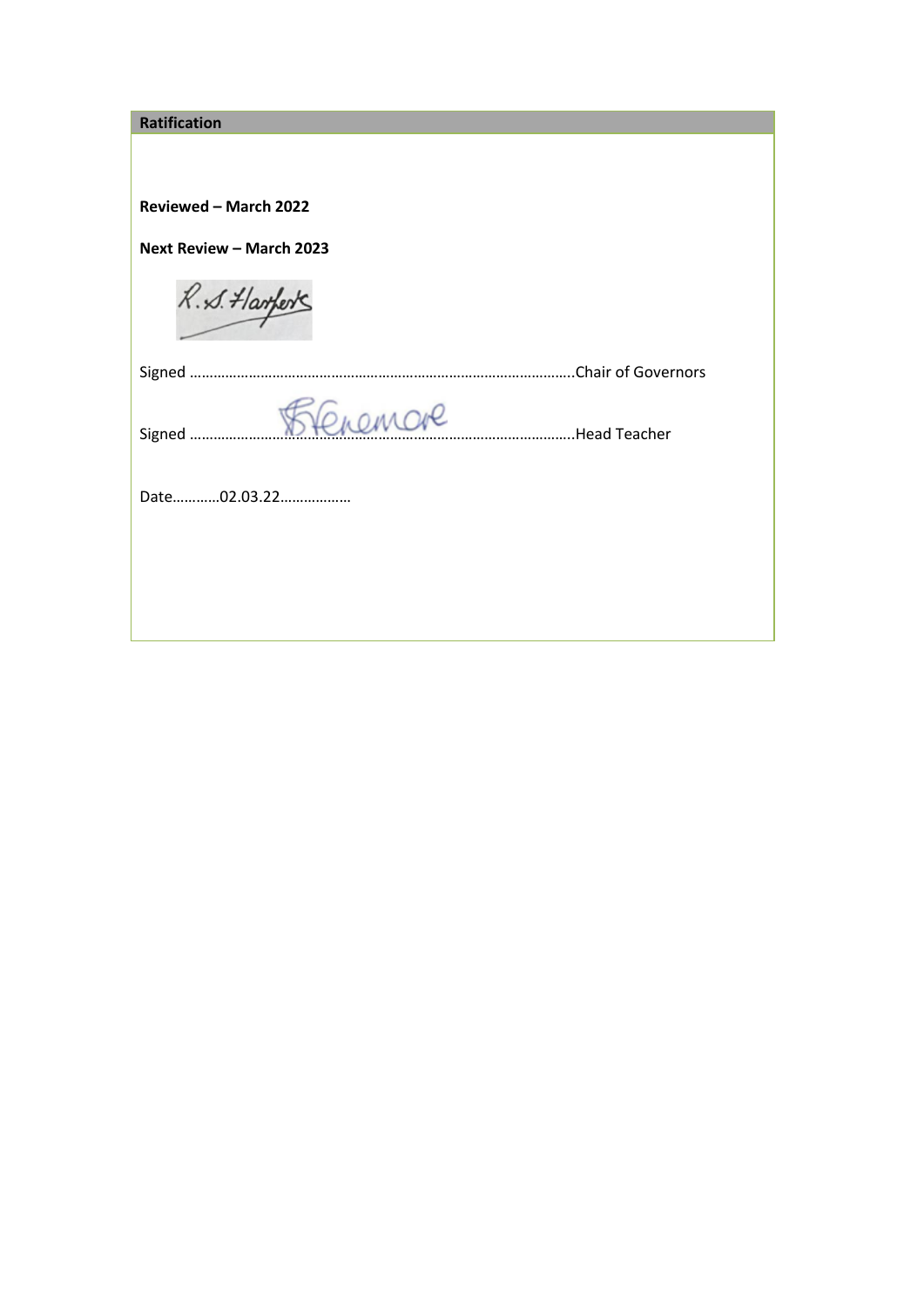| <b>Appendix 1:</b>                               |                                           |
|--------------------------------------------------|-------------------------------------------|
| <b>Appropriate Behaviour</b>                     | <b>Inappropriate Behaviour</b>            |
| a)Learning Well                                  | a)Not listening                           |
| $2 - 5$ Credits                                  | Minimum $-1$ strike                       |
|                                                  | Maximum $-2$ strikes                      |
| b) Listening to and following instructions first | b) Making wrong choices                   |
| time                                             | Minimum - 1 strike                        |
| $2 - 5$ Credits                                  | Maximum $-2$ strikes                      |
| c)Following 3 basic school rules (below)         | c)Talking at the wrong time               |
| 5 - Credits                                      | Minimum $-1$ strike                       |
|                                                  | Maximum - 2 strikes                       |
| d)Kindness to others                             | d) Not following instructions             |
| 5-10 Credits                                     | Minimum $-1$ strike                       |
|                                                  | Maximum $-2$ strikes                      |
| e)Having respect for others                      | e) Impolite or rude to others             |
| 5-10 Credits                                     | Minimum $-1$ strike                       |
|                                                  | Maximum $-2$ strikes                      |
| f)Being helpful to others                        | f)Using bad language/calling others names |
| 2-5 Credits                                      | Minimum - 1 strike                        |
|                                                  | Maximum $-2$ strikes                      |
| g)Keeping the class and school tidy              | g)Not completing homework                 |
| $2 - 5$ Credits                                  | Minimum - 1 strike                        |
|                                                  | Maximum $-2$ strikes                      |
| h)Looking after thing                            | h) Not using equipment properly           |
| $2 - 5$ Credits                                  | Minimum - 1 strike                        |
|                                                  | Maximum - 2 strikes                       |
| i)Thinking of others                             | i)Deliberately upsetting others           |
| $2 - 5$ Credits                                  | Minimum - 1 strike                        |
|                                                  | Maximum $-2$ strikes                      |
| j)Being cheerful and happy                       | j)Not following safety rules              |
| $2 - 5$ Credits                                  | Minimum - 1 strike                        |
|                                                  | Maximum $-$ 2 strikes                     |
| k)Topic Work                                     | k) Not following basic 3 school rules     |
| <b>10 Credits</b>                                | Minimum - 1 strike                        |
|                                                  | Maximum - 2 strikes                       |
| I) Making a difference to others'                | I) Not completing tasks                   |
| understanding                                    | Minimum $-1$ strike                       |
| $5 - 10$ credits                                 | Maximum - 2 strikes                       |
| m)Taking responsibility                          | m)creating noise or fuss                  |
| $2 - 5$ credits                                  | Minimum - 1 strike                        |
|                                                  | Maximum - 2 strikes                       |
| n)Resilience to learning - good learning         | n) Not having uniform or PE kit           |
| behaviour                                        | Minimum $-1$ strike                       |
| $2 - 5$ credits                                  | Maximum - 2 strikes                       |
|                                                  | o) HITTING OR HURTING OTHERS              |
|                                                  | Minimum $-2$ strike                       |
|                                                  | Maximum - immediate final strike          |
|                                                  | p) a)"PICKING ON" others/bullying         |
|                                                  | Minimum $-2$ strike                       |
|                                                  |                                           |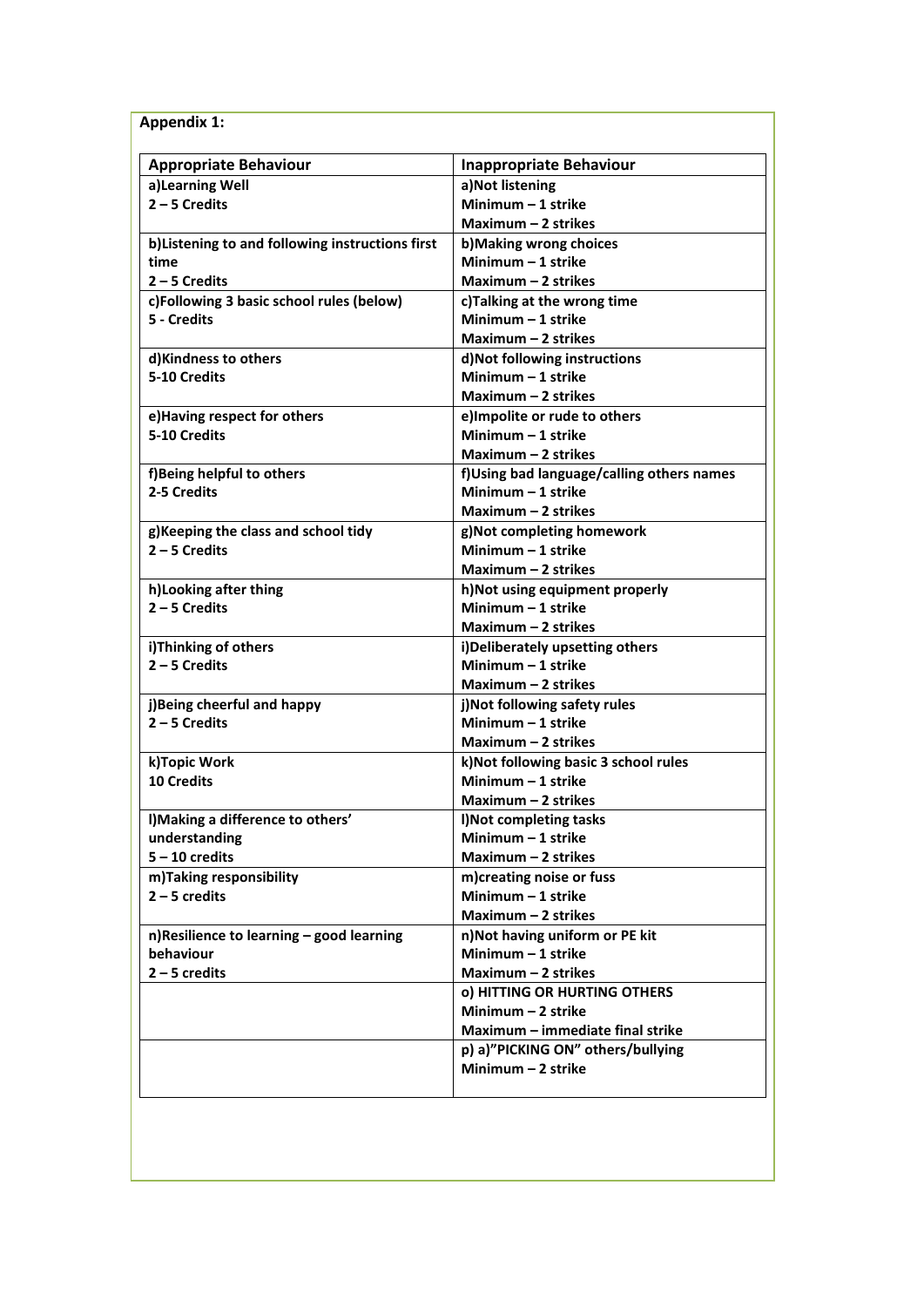## **The Woodland Federation – Winkleigh Primary School Behaviour Policy Covid-19 Appendix June 2020**

Following the recent implementation of Covid-19 lockdown rules which have meant the vast majority of school pupils have been educated at home, The Woodland Federation schools are currently planning for the possibility that they will welcome back children from Reception Year, Year 1 and Year 6.

School leaders are carefully considering the health, safety and wellbeing of staff and all children attending our schools. If a child is unwell or showing the symptoms of Covid19 as defined by current government guidelines the main symptoms of coronavirus are:

- a high temperature this means you feel hot to touch on your chest or back (you do not need to measure your temperature)
- a new, continuous cough this means coughing a lot for more than an hour, or 3 or more coughing episodes in 24 hours (if you usually have a cough, it may be worse than usual)
- a loss or change to your sense of smell or taste this means you've noticed you cannot smell or taste anything, or things smell or taste different to normal)

or if the school has information that parents are not following current government guidelines, including social distancing out of school, they will expect the child to remain at home and offer provision and support remotely informing relevant partner agencies. This will include establishing regular contact with the family until such time as they have adhered to the guidelines enabling the now well or symptom-free child to return to school. Leaders will use their professional discretion, working with relevant partner agencies and the Local Authority should other exceptional circumstances exist whereby a child compromises the health, wellbeing or safety of staff or other children.

The Woodland Federation will work to identify children who may present behavioural challenges on their return to school. We will all be working on the basis that we want to find ways in which to accommodate all children successfully. This may of course include children who prior to lockdown were at risk, but also children who have had difficulties or even traumatic experiences whilst away from school and children who will find returning to a school, quite different from the one they left; confusing, unpredictable and challenging.

In line with our requirement for acceptable behaviour, additional areas for acceptable behaviour around our schools at this time will be as follows:

We expect children to:

- Follow any altered routines for arrival or departure
- Follow school instructions on hygiene, such as handwashing and sanitising and wearing clean school uniform each day
- Remain in their bubble (the group allocated to them before they return to school) for learning and social activities – they may not, under any circumstances move between bubbles
- Move around the school following specific instructions (for example, one-way systems, out of bounds areas, queuing, lunch routines)

 Follow expectations about sneezing, coughing, tissues and disposal ('catch it, bin it, kill it')

 Tell an adult immediately if they are feeling unwell in case they are experiencing symptoms of corona virus

Follow rules about sharing any equipment or other items including drinking bottles

 Follow amended expectations about break and play times, including where children may or may not play

 Use toilets and cloakroom facilities appropriately – only one child in any school toilet at a time.

Follow clear rules about coughing or spitting at or towards any other person

 The current credit reward system and credit shop will not be used during for the time being, instead adults will record merit points for each child, which will be converted into individual rewards.

Our traffic light system will remain in place with some slight alterations:

• step 1 - a verbal warning